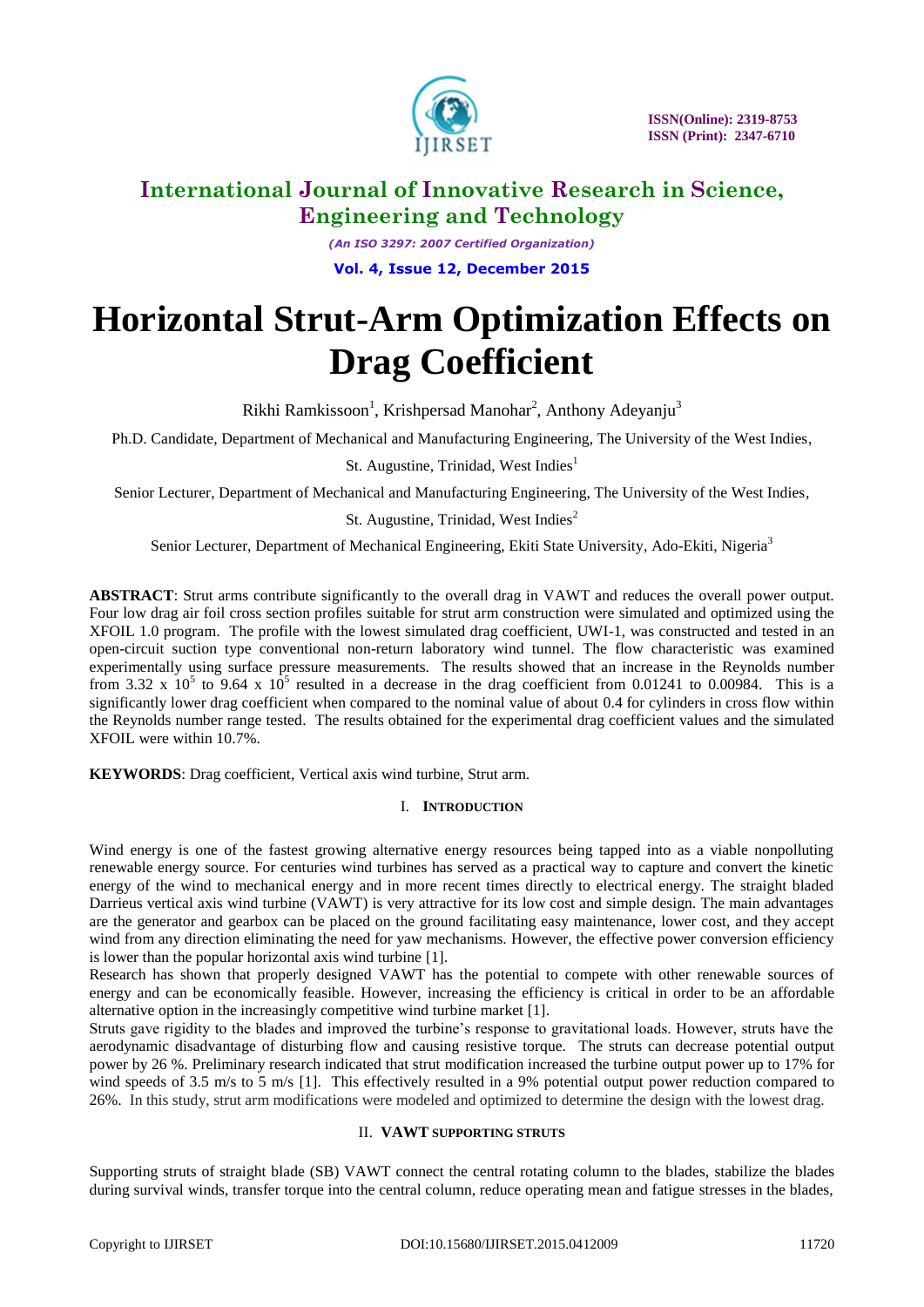

**ISSN(Online): 2319-8753 ISSN (Print): 2347-6710**

### **International Journal of Innovative Research in Science, Engineering and Technology**

*(An ISO 3297: 2007 Certified Organization)*

#### **Vol. 4, Issue 12, December 2015**

and strongly influence some natural frequencies of the rotor [2]. However, the strut add to the weight and cost and generate significant parasitic drag which reduces the net power output. Supporting struts must be strong enough to carry the weight of the blades, inertial and aerodynamic loads, and must also be stiff enough in both flexure and torsion to prevent excessive static and dynamic deflections. The design of supporting struts involves a trade-off between aerodynamic and structural requirements. The length of the supporting struts (i.e. the radius of the turbine) should be as low as possible to reduce the parasitic drag generated.

The blades of SB-VAWT can be supported with the horizontal struts in different orientations. The three main types of blades supports can be categorized as (i) cantilever support, (ii) simple support, and (iii) overhang support. To minimize the parasitic drag, cantilever or one horizontal supporting strut per blade is preferred. However, for smaller capacity SB-VAWT with high blade bending moments caused by centripetal acceleration, either simple or overhang supports (which utilize two struts per blade) are preferred [3].

#### III. **SUPPORTING STRUT MODELLING**

One of the main features and propose of struts is to provide structural stability for the turbine blades. Strength of the strut arms are of priority and the circular design is most common. The disadvantage is the large parasitic drag on the wind turbine during operation. The use of low drag airfoils attachments to the struts is not to act as blades or provide structural stability but to reduce drag. The desired characteristics of these strut modifiers was to get the lowest possible drag coefficient. Interest in the lift coefficient is not a requirement for the strut arm. Standard low drag airfoils was used as the starting point and then modified as an attachment to the round strut. The low drag airfoils selected as starting models were the AS 5045, GU 255118, Mersk 7 and the NACA 63-209. These base line airfoil models were changed and then modeled using the XFOIL modeling software until the drag was the lowest possible value. The resulting modified airfoil were named UWI-1, UWI-2, UWI-3 and UWI-4.

#### IV.**XFOIL MODELING**

The XFOIL 1.0 program developed by Mark Drela in 1989 [4] to combine the speed and accuracy of high-order panel methods with the new fully-coupled viscous/inviscid interaction method used in the ISES code of Drela and Giles 1987 [5]. For the selected starting models a series of iteration was performed with the XFOIL program for optimization to attain the lowest drag. The coordinates for the selected models were imported into the XFOIL software and simulated at Reynolds number ranging from 332000 to 964000. A sample plot of the mean surface pressure coefficient distribution, Cp, along the airfoil for is shown in Figs. 1 to 4 [6]. A comparison of the Figs. 1 to 4 at a Reynolds number of 332000 shows that the Cp for the UWI-1 airfoil design was lower than the others. Table 1 summarizes the drag coefficient variation with Reynolds number for the four strut modifiers that were simulated in XFOIL. The same trend of lower drag coefficient for the UWI-1 airfoil design was observed for all the Reynolds number simulated.



Fig. 1. UWI-1 Strut modifier at a Reynolds number of 332000.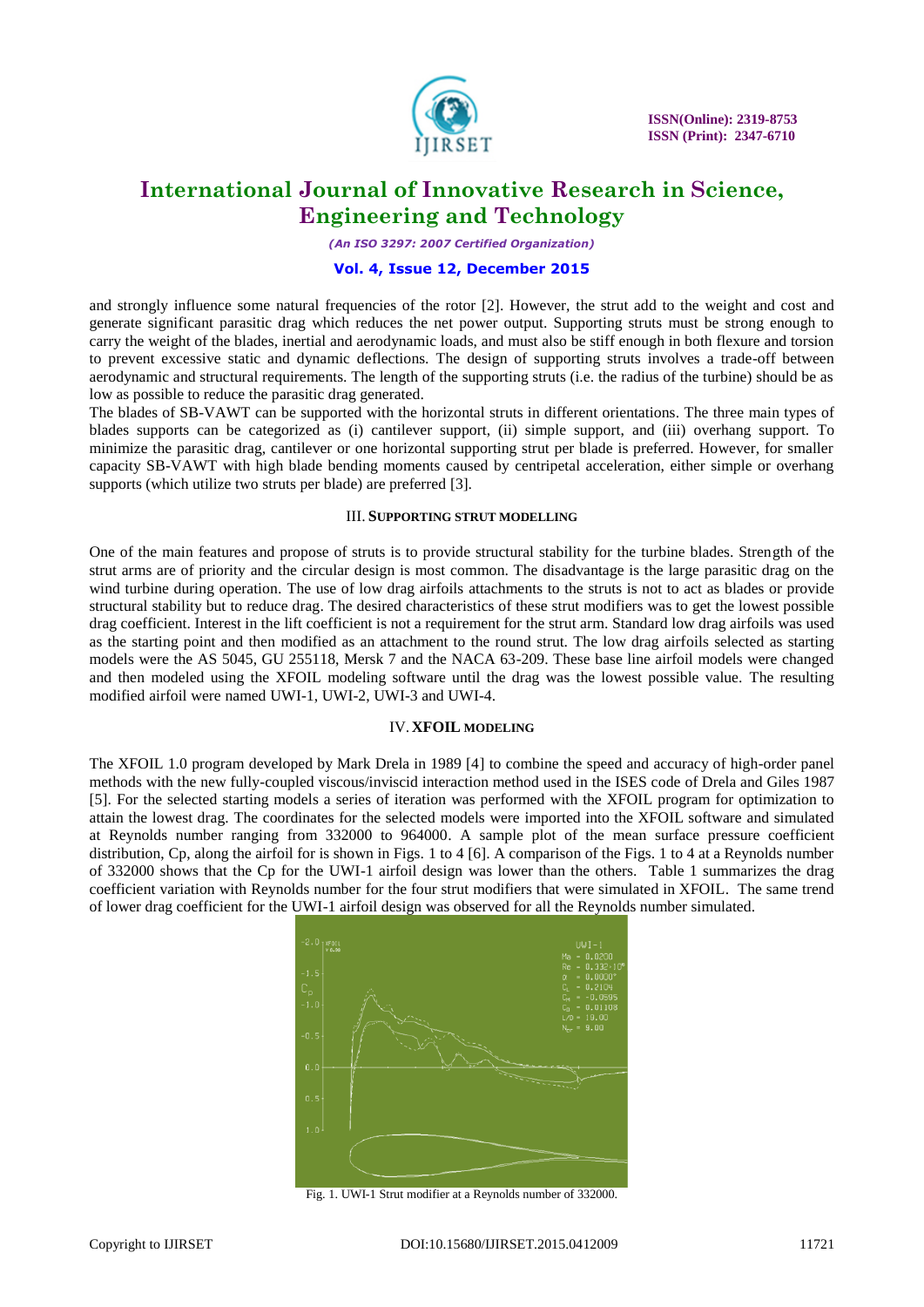

*(An ISO 3297: 2007 Certified Organization)* **Vol. 4, Issue 12, December 2015**



Fig. 2: UWI-2 Strut modifier at a Reynolds number of 332000.



Fig. 3 UWI-3 Strut modifier at a Reynolds number of 332000.



Fig. 4. UWI-3 Strut modifier at a Reynolds number of 332000.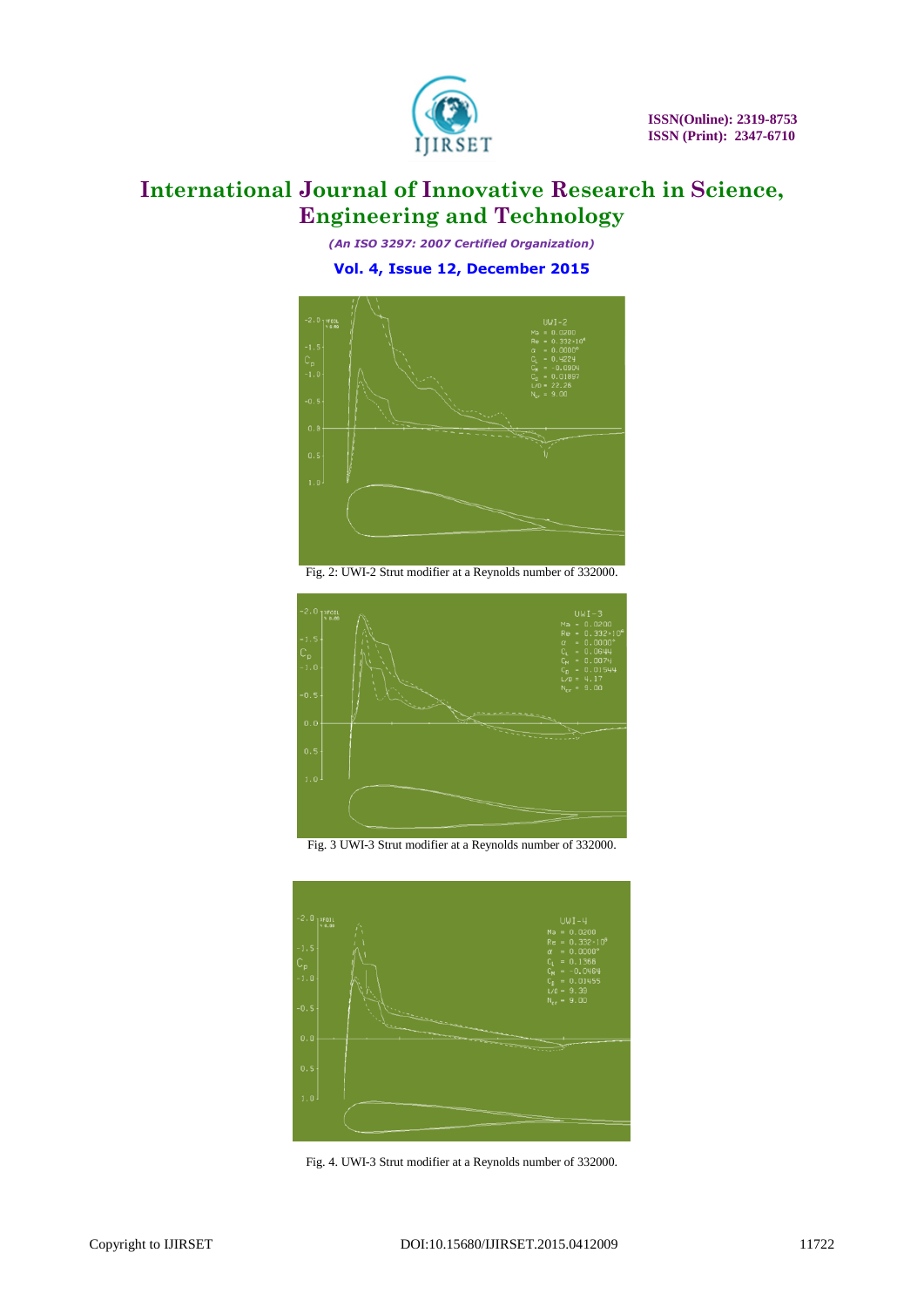

*(An ISO 3297: 2007 Certified Organization)*

#### **Vol. 4, Issue 12, December 2015**

|         | UWI <sub>1</sub><br><b>STRUT</b> | UWI <sub>2</sub><br><b>STRUT</b> | UWI <sub>3</sub><br><b>STRUT</b> | UWI4<br><b>STRUT</b> |
|---------|----------------------------------|----------------------------------|----------------------------------|----------------------|
| Re. No. | <b>Drag Coefficient</b>          |                                  |                                  |                      |
| 332000  | 0.01108                          | 0.01897                          | 0.01544                          | 0.01455              |
| 532000  | 0.01022                          | 0.01494                          | 0.01359                          | 0.01238              |
| 731000  | 0.00934                          | 0.01307                          | 0.01215                          | 0.01113              |
| 964000  | 0.00922                          | 0.01168                          | 0.01105                          | 0.01005              |

#### Table 1. XFOIL Drag Coefficients for the different strut modifiers.

#### V. **STRUT MODIFIER EXPERIMENTAL ANALYSIS**

Based on the simulation with XFOIL the lowest drag strut modifier, UWI-1, was selected, built and was tested in the wind tunnel. The strut modifier model was fabricated with chord length,  $c = 0.16$  m, Span,  $b = 0.24$  m, and Chord-totunnel height,  $c/h = 0.26$ .

The model was mounted horizontally in the wind tunnel test section downstream of the contraction, spanning the entire width of the test section. The airfoil skin was fabricated with 16-gauge aluminum sheet metal and drilled to facilitate the installation of static pressure taps. There were a total of 4 tapped holes in the top and bottom surfaces of the airfoil skin. A 50.8 mm (2 inch) diameter PVC tubular axle was fitted unto the strut modifier plate was securely connected to an interface plate attached to the wind tunnel. The support plates were made of teak wood [7], making them easy for drilling but also strong and durable. The strut modifier model instrumented with static pressure taps is shown in Fig.5.



Figure 5. UWI-1 Strut modifier.

The pressure tap allocations were 0.4 mm in diameter normal to the strut modifier surface and evenly distributed over the top and lower side of the model. Lift was not an important factor here. One millimeter (1 mm, 0.040 inch) urethane Scanivalve tubing (model URTH-040) was utilized for all pressure lines and was connected to a pressure scanner module.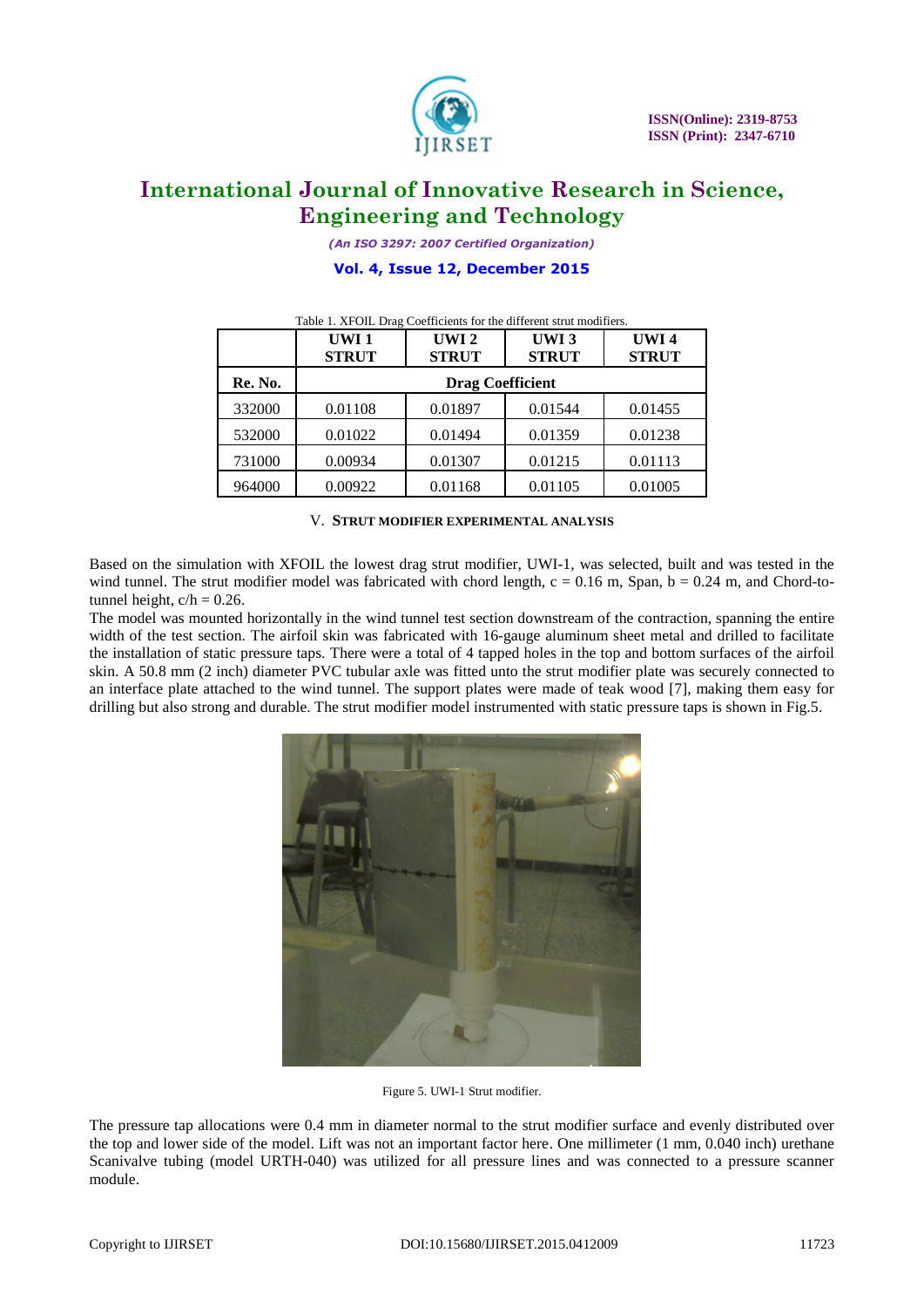

*(An ISO 3297: 2007 Certified Organization)*

#### **Vol. 4, Issue 12, December 2015**

The calibrated wind tunnel was an open-circuit suction type conventional non-return design with one closed working section in which the airflow was completely contained within the laboratory. It was constructed with 9.49 mm thick plywood of dimensions 3.9116 m in overall length, 1.6256 m wide and 1.6256 m high at the mouth.

An automated system was used to acquire static surface pressure measurements sequentially from all the static pressure taps. LabVIEW software was used to acquire wall pressure measurements within the test section and for the airfoil and strut modifier static surface pressure measurements. All measurements made were at steady state conditions, atmospheric pressure and temperature variation under 2.0%.

Signals were acquired at a sampling rate of 5,000 Hz and with a sample size of 100,000 data points were discretized into 100 segments. The auto-spectral density was computed from the fast Fourier transform (FFT) of each signal segment, averaged over the number of segments and normalized by the variance of the signal so that the area under the curve was unity. Four test were carried out on the UWI-1 strut modifier, at each of the four Reynolds number modelled within the range 3.32 x  $10^5$  to 9.64 x  $10^5$  to determine the drag coefficient values. Steady state conditions existed for most of the testing periods and the variation between the sets of individual reading was within 3%. After each set of experiments, the testing equipment was inspected to ensure that they were functioning properly. The average was computed for each data set and the experimental results were compared to the software modeling results [8].

#### VI.**RESULTS**

The experimental results and XFOIL simulated results for the UWI-1 are shown in Table 2 and graphically represented in Figs. 6 to 9.

|                   | Experimental     | <b>XFOIL</b>     | % Difference     |
|-------------------|------------------|------------------|------------------|
| Reynolds Number   | Drag Coefficient | Drag Coefficient | Drag Coefficient |
| $3.32 \times 105$ | 0.01241          | 0.01108          | 10.7%            |
| 5.32 x 105        | 0.01136          | 0.01022          | 10.0%            |
| 7.31 x 105        | 0.01046          | 0.00934          | 10.7%            |
| $9.64 \times 105$ | 0.00984          | 0.00922          | 6.6%             |

Table 2. Drag coefficient variation with Reynolds number for Experimental versus Simulated.



Fig. 6. Analytical vs. Experimental data at a Reynolds number of 332,000.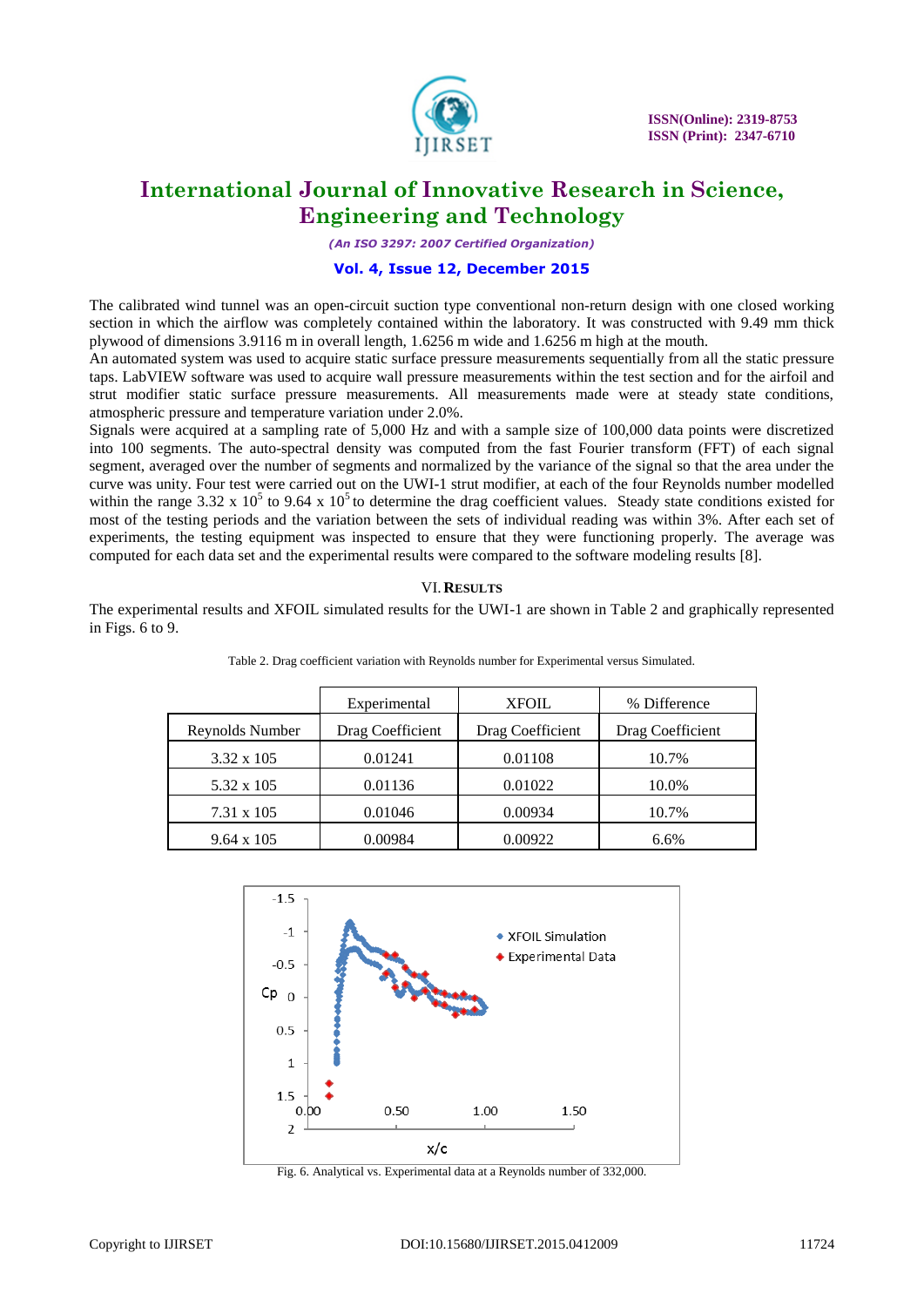

*(An ISO 3297: 2007 Certified Organization)*

**Vol. 4, Issue 12, December 2015**



Fig. 7. Analytical vs. Experimental data at a Reynolds number of 532,000.



Fig.8. Analytical vs. Experimental data at a Reynolds number of 731,000.